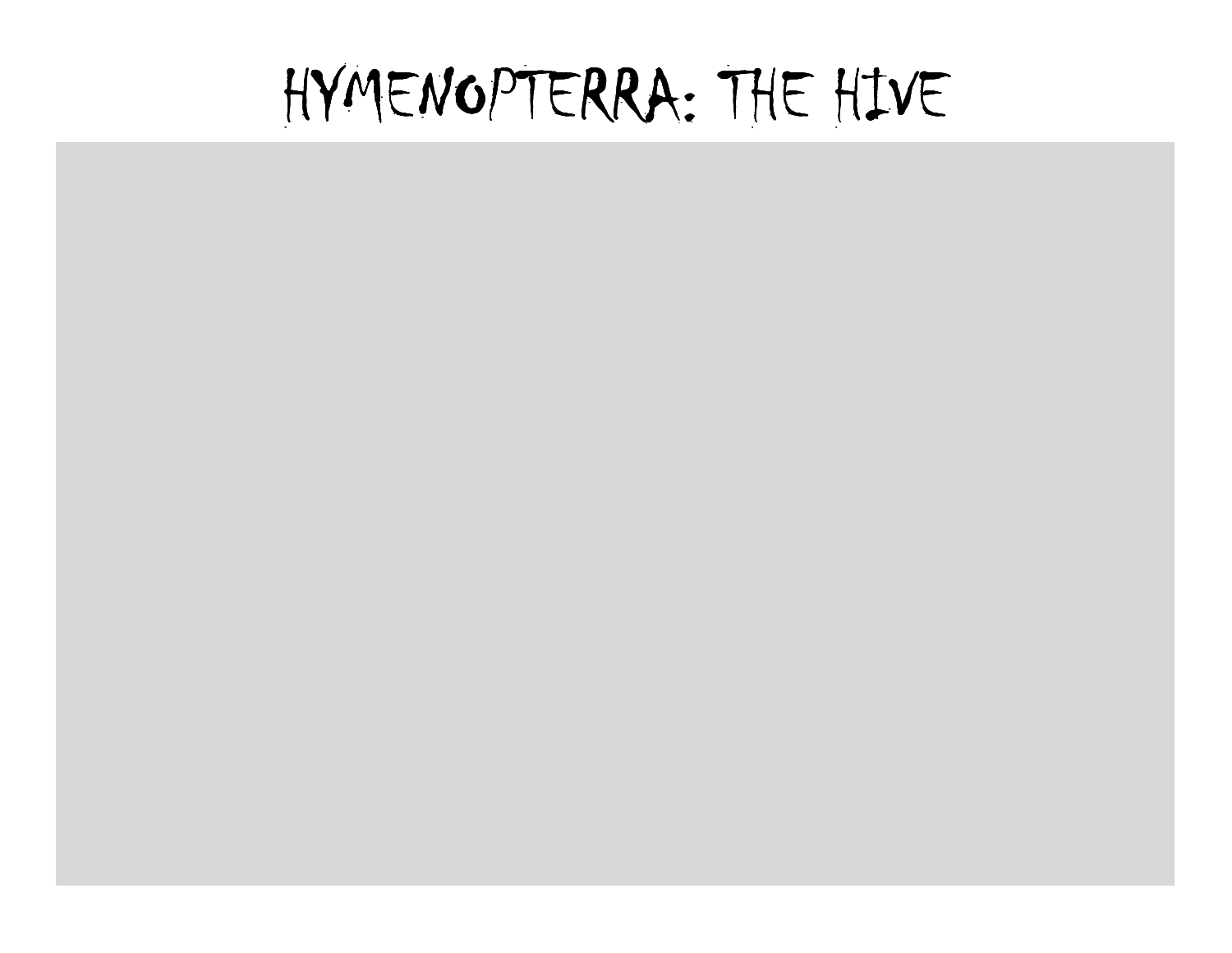# HymenopTerra: The Hive

This is not Earth, at least not as we know it. Here insects rule and evolved to become the predominate life forms. They breath with lungs, their blood carries oxygen, and the queen of the hive has dominion over all of her varied brood. You play the queen of a new hive. Your mother's workers carried you here as a larva and buried you with all that you would need to survive and prosper. Well, assuming you do not get eaten by something bigger and nastier than you. Explore, build, breed, harvest and survive.

HymenopTerra: The Hive (H:TH) is played on a set of hexagonal maps. Unlike traditional war games, these maps are blank and you have to discover what's out there. That makes no two games the same. The starting map begins with your lair; this lair contains three workers, twelve units of food, and the queen. The deep map allows you to dig deeper and explore more dangers and resources. The surface map lets you explore the land around the hive.

The ultimate goal is to survive, if the queen starves or is killed by hostile creatures, the game is over. Victory happens at the end of five seasons and the degree of victory is determined by the success of your hive and harvested food (including bodies of the fallen.)



# Table of Contents Page | 1 How to Play Dice and Components **page 2** Sequence of Play bage 2 Feeding Feeding and Starvation bage 3 Exploration Underground page 4 Surface page 6 Combat page 7 Building Basic Structures **page 7** Advanced Structures bage 7 Breeding Unit Types page 8 Designing page 8 Harvest Harvesting vs Farming **page 9** Survive Seasons page 10 Scoring page 10 Scenarios page 10 Designer Notes Inspiration page 11 Power 19 **page 11** Credits **page 13** Legend page 14 Maps **page 15**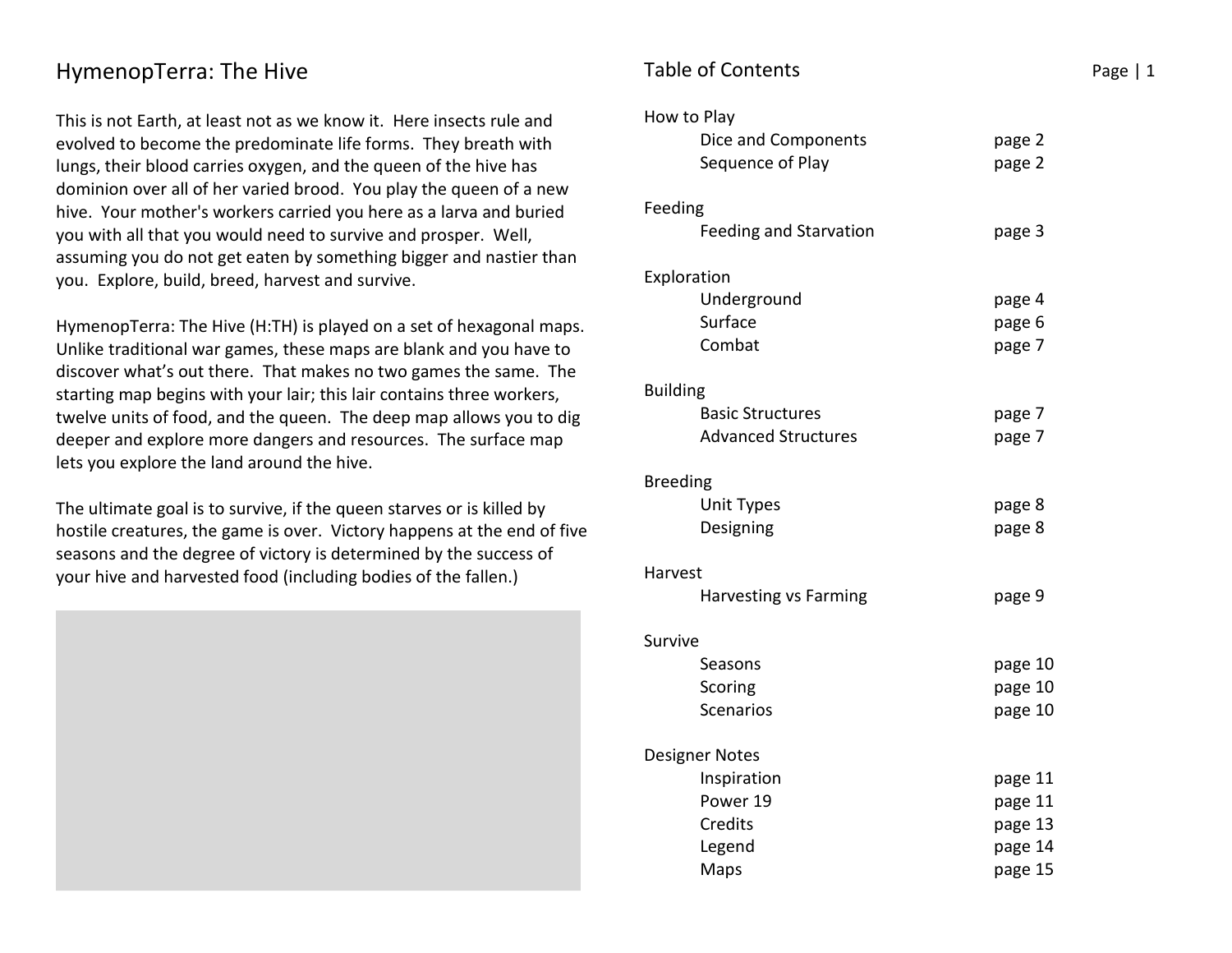# How to Play

## Dice and Components

H:TH uses your standard six sided dice in several ways. The game uses a short cut for "roll X number of dice and add together." So, if you see 2D that would be two dice added to each other. This system can further be enhanced with a modifier that adds to the total rolled. For example, 2D + 3 would yield from 5 to 15 when done. The +3 is added after all the dice are rolled and summed up. Modifiers tend to appear in combat or when rolling on the encounter table. Another dice rolling short cut is DD. Roll two dice and treat the first as the tens digit and the second die as the ones digit. This will generate 36 values ranging from 11 to 66. This is a handy for the bigger charts in the game. A typical example would be roll DD and consult a table.

To play the game, you will need a few components: three blank hex grid maps (surface, lair, and deep), pencils, some paper for notes, six sided dice, and counters for tracking units and resources.

In case your local print shop is a stickler for following the rules: Written permission is hereby granted to make as many copies of the maps, counters, and rules for HymenopTerra: The Hive as you need for personal use. – Todd Zircher

# Sequence of Play Page | 2

Each turn in H:TH is driven by a set of actions; feeding, moving, exploring, building, breeding, harvesting, and storage. During combat encounters, shorter rounds of small moves and combat happen. The game starts at Season Zero and every 12 completed turns, advances the Season value by 1 (which increases the difficulty.)

- 1. Feeding: At the beginning of the turn, your workers, larva, warriors, and the queen must be fed. If there is not enough food to go around, then creatures start to die. If the queen dies, the hive has failed. Dead units can be harvested later.
- 2. Moving: On the surface map, the distances are larger. Each unit (worker or warrior) can move one hex per turn. Some advanced units can move faster than hex per turn. At the smaller underground scale, units can freely move from one open hex to another. Moving from layer to layer (for example going from the surface to the lair map ends that unit's move.) Enemy units move before the player moves their units. Only workers and invading enemy units can move into solid dirt hexes. Enemy units moving into a trapped hex trigger the trap. A trap can only be triggered once per movement phase and it can only attack a single unit. Tar and explosive traps automatically activate, other traps make an attack roll.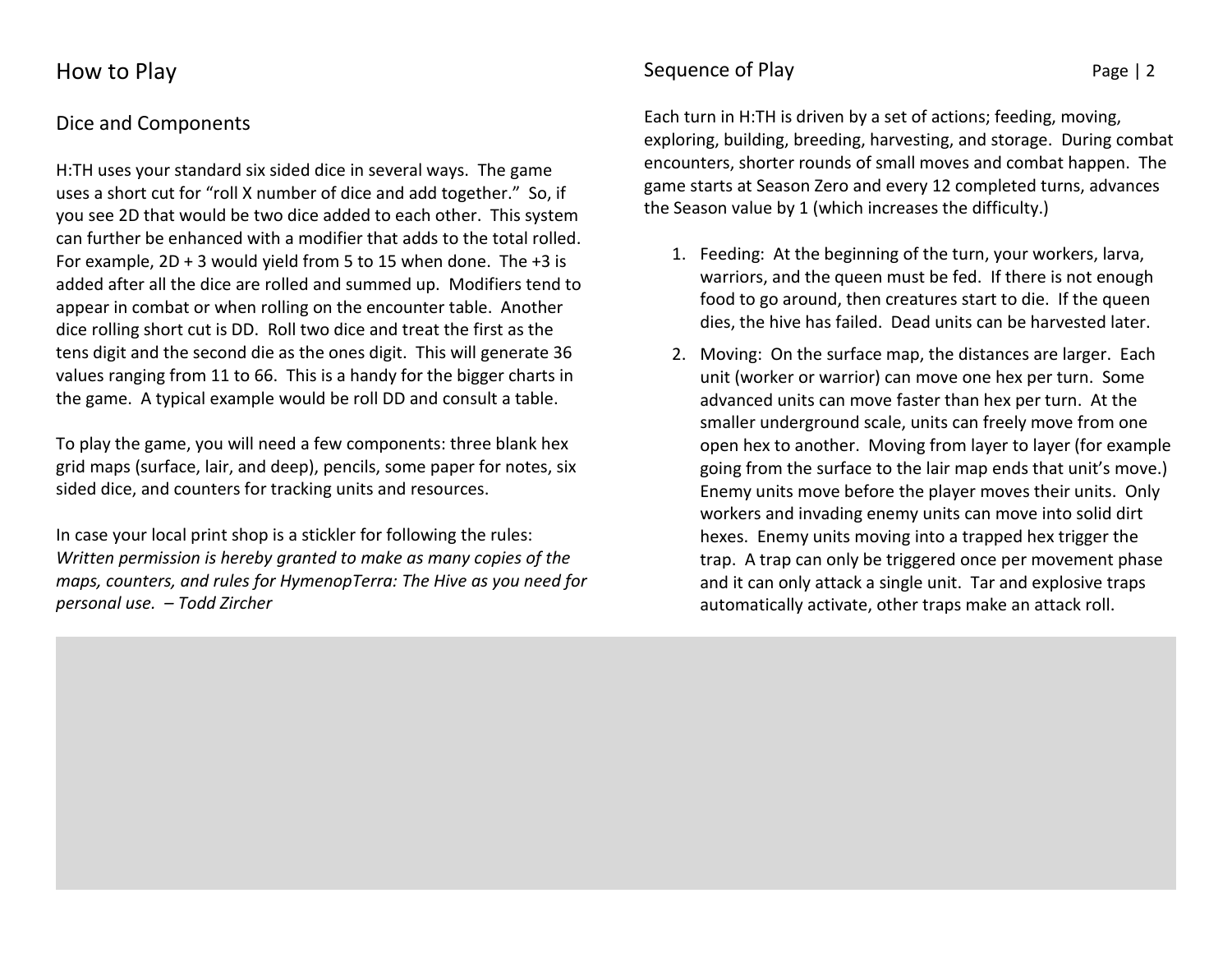- 3. Exploring: Any time a unit moves into a hex and there are undiscovered hexes adjacent to that hex, roll on the appropriate Exploration table (surface, lair, or deep). The exploration tables reveal new terrain, new resources, and possibly new encounters.
	- a. Enemy units and resources are placed on the map as they are discovered. Once all hexes are revealed from the movement phase, continue to the next step.
	- b. Each active enemy unit has a mission and will move as best possible to achieve that goal. If they reach a part of the map where several hexes are equally valid, roll 1D and randomly determine which hex they will move to. Surface enemy units do not move at this time.
	- c. If the enemy is in an occupied hex, each unit will make a single attack roll and apply the results. If there is more than on possible target, assign randomly with adie roll unless that enemy can achieve its mission objective (such as attack the queen.)
	- d. Surviving friendly units on the lair and deep maps can move one hex. Advanced units might be able to move more hexes. Units on the surface do not move during this step due to the smaller time scale.
	- e. Once again, any opposing units in the same hex makeattack rolls.
	- f. If there are any surviving enemy units, return to step b. Combat time continues until all conflicts are resolved, the queen is lost to enemy attack, or enemy units can't engage in combat (for example, only enemy workers are left as hostile forces.)
- 4. Building: Workers on the lair and deep maps can create new structures if they are in a dirt hex. They can also fill in an existing hex with dirt to act as a barrier or so that it can be assigned to a new type of structure on a later turn.
- 5. Breeding: Each nursery built can be assigned to Page | 3 grow new units. This takes time and food. During that time the larva are vulnerable to enemy actions or starvation. Larva can be voluntarily destroyed if a nursery needs to be taken over for a new unit type. New units are also hatched during this phase.
- 6. Harvesting: Fungal farms can provide a steady but meager supply of food. Workers are needed to harvest dead units or grain on the surface. Any 'processed' food will be picked up by the drones and returned to the nest during the next phase.
- 7. Storage: All available food gathered from farms or harvested by workers is picked up and placed in the storage rooms. If there is insufficient space, the food is left on the map. Underground, gathering happens immediately as the drone swarm scrambles to do the task. On the surface, food is hauled directly towards the hive at one hex per turn, unless blocked by an enemy unit.

# Feeding

# Feeding and Starvation

Each queen starts with a small store of food for herself and the workers, but this won't last long. At the beginning of each turn, the queen, workers, warriors, and any growing larva need to be fed. If the queen starves to death, the game is over. Each turn that a unit is not fed, it takes a point of damage. Units such as workers or larva, immediately die. Other units such as warriors and the queen are wounded. Damage is not healed unless that creature is fed surplus food. One extra unit of food will heal one damage each turn. The drone network acts the cleaners and food distribution network for the hive. The drones themselves don't need to be fed since they literally live off the crumbs of the larger members of the hive.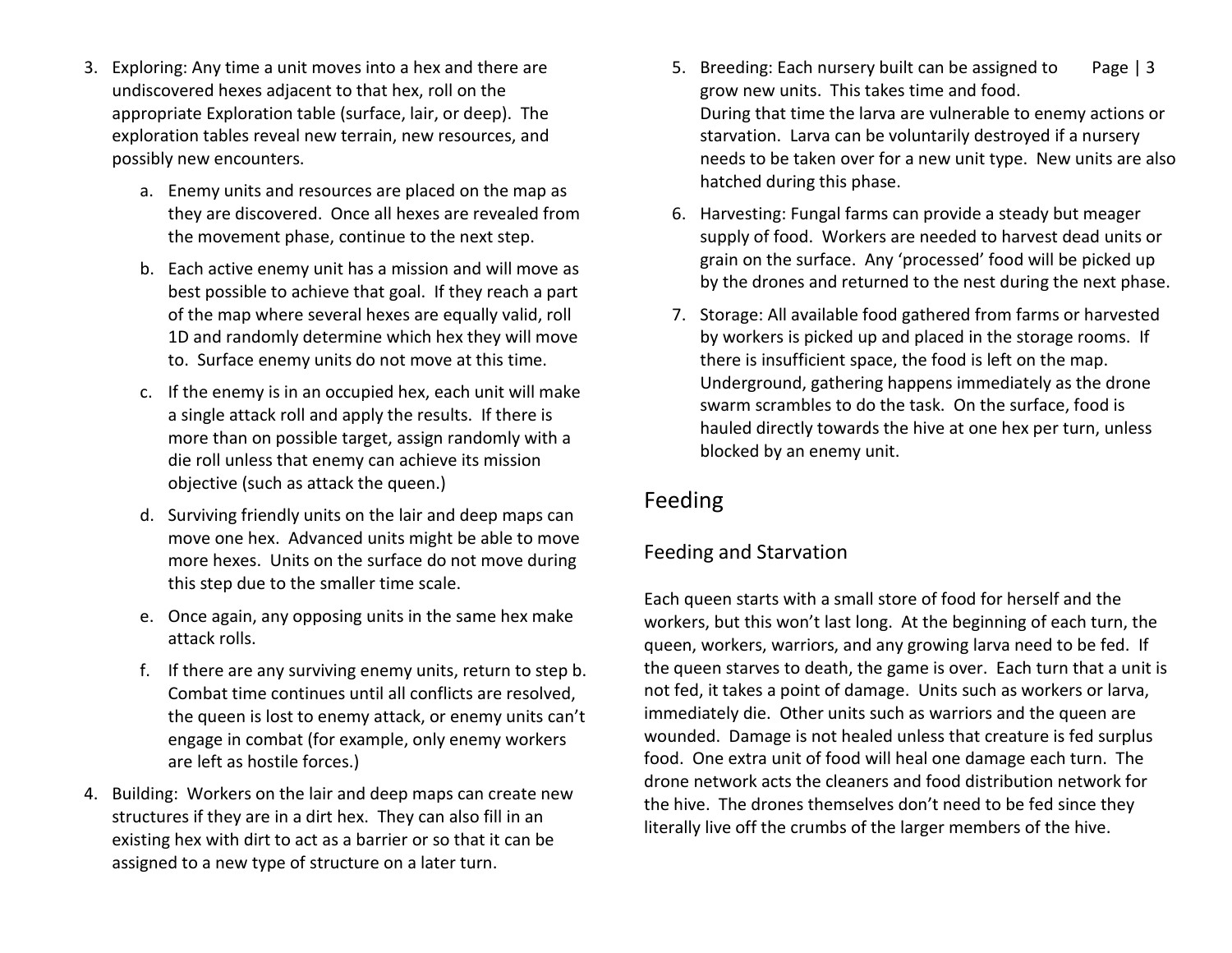# Exploration

## Underground

In order to explore the underground maps, you are going to need workers. They are the only unit designed to move through the soil, create tunnels, and dig out rooms. Exploration is easily done by ending your movement next to the edge of the explored map.

For each unexplored hex that needs to be revealed, roll 1D + the Season modifier (which starts at zero) on the follow table:

| Roll | Lair Map  | Deep Map  |  |
|------|-----------|-----------|--|
| 1    | Empty     | Empty     |  |
| 2    | Empty     | Empty     |  |
| 3    | Empty     | Resource  |  |
| 4    | Empty     | Event     |  |
| 5    | Resource  | Feature   |  |
| 6    | Event     | Encounter |  |
| 7    | Encounter | Resource  |  |
| 8    | Resource  | Event     |  |
| ٩    | Event     | Feature   |  |
|      | Encounter | Encounter |  |

Empty, this hex only contains soil and no surprises. Roll 1D for the exact type of contents:

| <b>Hex Contents</b> |                                       |
|---------------------|---------------------------------------|
| Dirt                | You can dig as normal.                |
| Dirt                | You can dig as normal.                |
| Dirt                | You can dig as normal.                |
| Sand                | Build only corridors and shafts here. |
| Clay                | Add one turn to building time         |
| Rock                | You can't dig here.                   |
|                     |                                       |

Resource, this hex contains dirt and a resource that can Page | 4 be exploited. Roll 1D for the exact type of contents:

Roll Hex Contents

- 1 | A Big Grub | A worker can harvest this for 5 food.
- 2 | Mushrooms | Treat this as a free fungal farm.
- 3 | A Shaft | This connects the surface/lair maps.
- 4 | Sink Hole | This connects the lair/deep maps.
- 5 | Natural Gas | A flame trap can be built here.
- 6 | Healing Pool | A wounded unit here at the beginning | of the turn will heal one point for free.

Note: The sink hole will replace any features above or below it except for the queen's lair. In that case, treat the hex as a plain dirt hex.

Feature, this hex contains an unusual geological feature. Roll 1D for the exact type of contents:

| Roll | <b>Hex Contents</b> |                                                         |
|------|---------------------|---------------------------------------------------------|
| 1    | Bedrock             | An impassible rock 2D hexes in size.                    |
| 2    | Crystals            | Blade traps can be built.                               |
| 3    | A Tar Pit           | Sticky traps can be built.                              |
| 4    | l Gas Pocket        | An explosion trap can be built here.                    |
| 5.   |                     | Gaping Void   Nothing can be built here, but a pit trap |
|      |                     | can be built over it on the level above.                |
| 6    | A Big Egg           | A worker can harvest this for 10 food.                  |
|      |                     | A room here can be built one turn faster.               |
|      |                     |                                                         |

Note: Bedrock will confine itself to unexplored hexes where possible. If there are insufficient continuous connected hexes on the map, the rest of the rock hexes are ignored. You can't dig through rock.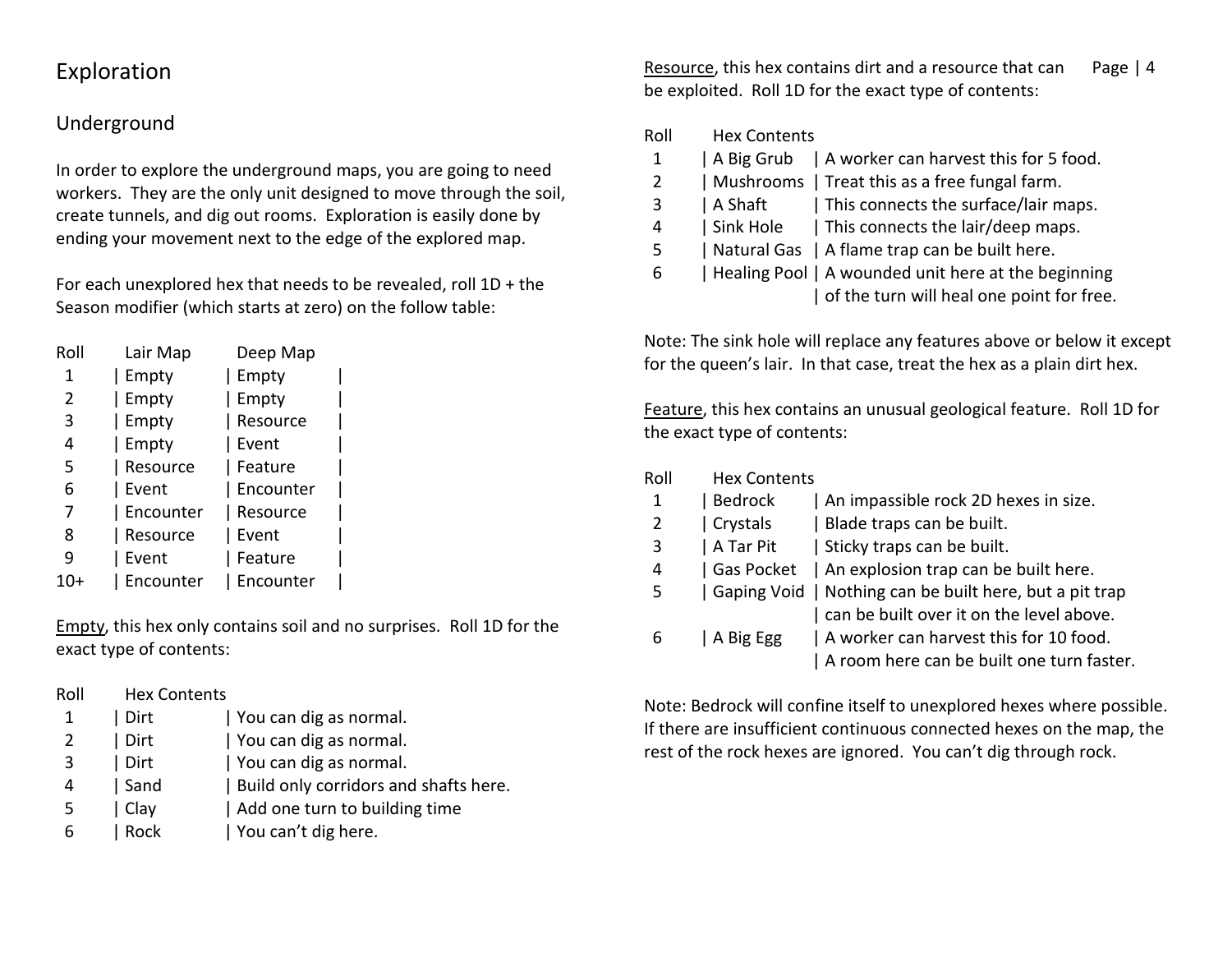Events, the hex contains only dirt (or open terrain if on the surface.) Roll DD and consult the following table:

| Roll | Event                  |                                               | Roll | Encounter             | Food            |
|------|------------------------|-----------------------------------------------|------|-----------------------|-----------------|
| 11   | Larva Plague           | All of your larva die.                        | 11   | Voracious Grub        | $\n\mod$<br>l – |
| 12   | Larva Disease          | One of your larva dies.                       | 12   | Voracious Grub        | gra             |
| 13   | <b>Warrior Disease</b> | All warriors take one damage.                 | 13   | Voracious Grub        | $/$ bee         |
| 14   | <b>Worker Disease</b>  | All of your workers die.                      | 14   | <b>Enemy Drones</b>   | steal           |
| 15   | <b>Drone Disease</b>   | Drones die, no food moves for two turns.      | 15   | <b>Enemy Drones</b>   | steal           |
| 16   | Queen Disease          | Your queen takes one damage.                  | 16   | <b>Enemy Drones</b>   | steal           |
| 21   | Blight                 | Surface crops fail, take 12 turns to re-grow. | 21   | <b>Enemy Worker</b>   | T1, h           |
| 22   | <b>Bacteria</b>        | Farms produce half food for two turns.        | 22   | <b>Enemy Worker</b>   | T1, h           |
| 23   | <b>Bountiful Crops</b> | Next harvest of grasses and grains is double. | 23   | <b>Enemy Worker</b>   | T1, s           |
| 24   | <b>Happy Fungus</b>    | Fungal farms double output this turn.         | 24   | <b>Enemy Worker</b>   | T1, d           |
| 25   | <b>Magic Mushrooms</b> | Wounded units heal one damage for free.       | 25   | <b>Enemy Worker</b>   | T1, d           |
| 26   | Growth Spurt           | All larvae mature one turn faster.            | 26   | <b>Enemy Worker</b>   | T1, d           |
| 31   | A Gift from Mother     | Drones arrive with 10 food.                   | 31   | <b>Enemy Basic</b>    | Atta            |
| 32   | A Gift from Mother     | A new worker has arrived in the lair.         | 32   | <b>Enemy Basic</b>    | Atta<br>1       |
| 33   | A Gift from Mother     | A new basic has arrived in the lair.          | 33   | <b>Enemy Basic</b>    | Atta            |
| 34   | A Gift from Mother     | Drones arrive with bamboo for one trap.       | 34   | <b>Improved Basic</b> | Atta            |
| 35   | A Gift from Mother     | Drones arrive with crystals for one trap.     | 35   | <b>Improved Basic</b> | Atta            |
| 36   | A Gift from Mother     | Drones arrive with tar for one trap.          | 36   | <b>Improved Basic</b> | Atta            |
| 41   | Discovery              | A nest (5 food) is found in an empty hex.     | 41   | Death Beetle          | 2<br>Atta       |
| 42   | Discovery              | A grassland hex improves to wild grains.      | 42   | Death Beetle          | 2<br>Atta       |
| 43   | Discovery              | Some trees bear fruit, harvest for 5 food.    | 43   | Death Beetle          | Atta<br>2       |
| 44   | Discovery              | A dead acid beetle (3 food + acid ability).   | 44   | Death Beetle          | 3<br>Atta       |
| 45   | Discovery              | A dead fire beetle (2 food + fire ability).   | 45   | Death Beetle          | Atta<br>3       |
| 46   | Discovery              | A dead poison beetle (3 food + poison).       | 46   | Death Beetle          | 3<br>Atta       |
| 51   | Sunny day              | Harvested food grows one turn faster          | 51   | <b>Acid Beetle</b>    | Attad<br>3      |
| 52   | Sunny day              | Harvested food grows one turn faster          | 52   | <b>Fire Beetle</b>    | 2<br>Atta       |
| 53   | Roaches                | Five food in your store room is lost.         | 53   | Poison Beetle         | 3<br>Atta       |
| 54   | <b>Taxes</b>           | Mother demands 10 food, if you have it.       | 54   | <b>Flying Scout</b>   | Atta            |
| 55   | <b>Taxes</b>           | Mother takes a worker, if you have one.       | 55   | Hunter Beetle         | Atta            |
| 56   | <b>Taxes</b>           | Mother takes a basic, if you have one.        | 56   | Lazarus Beetle        | Atta<br>3       |
| 61   | Flashflood             | Surface units next to water drown next turn.  | 61   | <b>Water Beetle</b>   | 3<br>Atta       |
| 62   | Wildfire               | Surface units & food in grass are destroyed.  | 62   | Goliath               | Atta<br>4       |
| 63   | Ice Storm              | Surface units & food are frozen for one turn. | 63   | Goliath               | Atta<br>4       |
| 64   | Dust/Snow Storm        | No visibility, adjacent hexes not explored.   | 64   | Goliath               | Atta<br>4       |
| 65   | Earthquake, minor      | 1D random rooms are destroyed.                | 65   | Goliath               | Atta<br>5       |
| 66   | Earthquake, major      | 1d+2 rooms ruined, add sink hole & void       | 66   | Goliath               | 5<br>  Atta     |
|      |                        |                                               |      |                       |                 |

Encounters, enemy insects have been found in this dirt/ Page | 5 open terrain hex. Roll DD and consult the following table:

| кон | Encounter             | rooa                     |                                             |
|-----|-----------------------|--------------------------|---------------------------------------------|
| 11  | Voracious Grub        | I –                      | \ moves to a food source (farm, grass, or   |
| 12  | Voracious Grub        | $\overline{\phantom{a}}$ | grain) and grows into a random death        |
| 13  | Voracious Grub        | l -                      | / beetle in five turns (no attack, T1)      |
| 14  | <b>Enemy Drones</b>   | l -                      | steals nearest food (up to 5 food)          |
| 15  | <b>Enemy Drones</b>   | $\overline{\phantom{m}}$ | steals nearest food (up to 5 food)          |
| 16  | <b>Enemy Drones</b>   | l -                      | steals nearest food (up to 5 food)          |
| 21  | Enemy Worker          | $\blacksquare$           | T1, harvest/steal food (up to 10 food)      |
| 22  | Enemy Worker          | $\overline{\phantom{a}}$ | T1, harvest/steal food (up to 10 food)      |
| 23  | <b>Enemy Worker</b>   | $\overline{\phantom{a}}$ | T1, steal a larva                           |
| 24  | Enemy Worker          | $\overline{a}$           | T1, destroy a farm                          |
| 25  | Enemy Worker          |                          | T1, destroy an egg chamber                  |
| 26  | Enemy Worker          |                          | T1, destroy a store room                    |
| 31  | <b>Enemy Basic</b>    | 1                        | Attack 1D, T1, kill a worker                |
| 32  | <b>Enemy Basic</b>    | 1                        | Attack 1D, T1, kill a warrior               |
| 33  | <b>Enemy Basic</b>    | 1                        | Attack 1D, T1, kill the queen               |
| 34  | <b>Improved Basic</b> | 2                        | Attack 1D+1, T2, kill a worker              |
| 35  | <b>Improved Basic</b> | 2                        | Attack 1D+1, T2, kill a warrior             |
| 36  | <b>Improved Basic</b> | 2                        | Attack 1D+1, T2, kill the queen             |
| 41  | Death Beetle          | 2                        | Attack 1D+2, T2, mobility+1, kill a worker  |
| 42  | Death Beetle          | 2                        | Attack 1D+2, T2, mobility+1, kill a warrior |
| 43  | Death Beetle          | $\overline{2}$           | Attack 1D+2, T2, mobility+1, kill the queen |
| 44  | Death Beetle          | 3                        | Attack 1D+1, T3, digger, kill a worker      |
| 45  | Death Beetle          | 3                        | Attack 1D+1, T3, digger, kill a warrior     |
| 46  | Death Beetle          | 3                        | Attack 1D+1, T3, digger, kill the queen     |
| 51  | Acid Beetle           | 3                        | Attack 1D, T3, acid, kill nearest           |
| 52  | Fire Beetle           | $\overline{2}$           | Attack 1D, T3, fire, destroy farm/grass     |
| 53  | Poison Beetle         | 3                        | Attack 1D+1, T3, poison, kill nearest       |
| 54  | Flying Scout          | 3                        | Attack 1D, T2, flight, kill a worker        |
| 55  | Hunter Beetle         | 4                        | Attack 1D+2, T3, mobility+2, kill a warrior |
| 56  | Lazarus Beetle        | 3                        | Attack 1D+1, T4, regenerate, kill nearest   |
| 61  | <b>Water Beetle</b>   | 3                        | Attack 1d+2, T2, swimmer, kill nearest      |
| 62  | Goliath               | 4                        | Attack 1d+2, T5, kill a warrior             |
| 63  | Goliath               | 4                        | Attack 1d+2, T5, regenerate, kill a warrior |
| 64  | Goliath               | 4                        | Attack 1d+2, T5, kill the queen             |
| 65  | Goliath               | 5                        | Attack 1d+3, T6, kill a warrior             |
| 66  | Goliath               | 5                        | Attack 1d+3, T6, kill the queen             |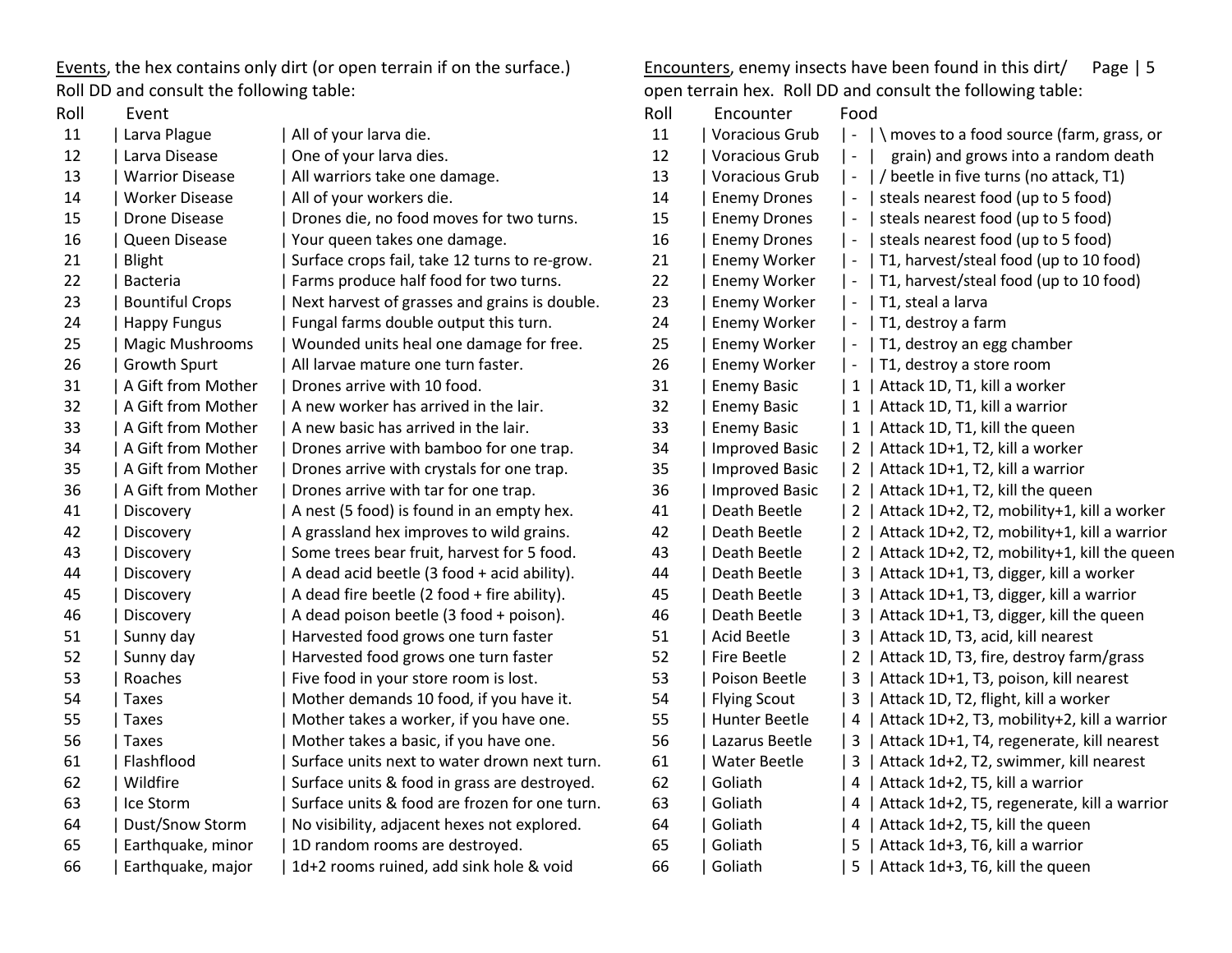## Events and Encounters Notes

Earth quake ruined rooms and corridors are lose their functionality, but are still passible by drones for food distribution purposes. They have to be rebuilt (or re-purposed) from scratch. Sink holes and gaping voids are random placed on the unexplored edges of the lair and deep maps.

After combat is over, an enemy worker can harvest food and pick it up. Next turn, they will attempt to move off the map with the food.

Surface events that pop up are ignored if you have not created a shaft leading from the lair map to the surface.

## Surface

Any worker or warrior is capable of exploring the surface map. Exploration is easily done by ending your movement next to the edge of the explored map.

For each unexplored hex that needs to be revealed, roll 1D + the Season modifier (which starts at zero) on the follow table:

| Roll  | Surface   |                                    |
|-------|-----------|------------------------------------|
| 1     | Empty     |                                    |
| 2     | Empty     |                                    |
| 3     | Empty     |                                    |
| 4     | Empty     |                                    |
| 5     | Resource  |                                    |
| 6     | Event     | Use the event table on page 5.     |
| 7     | Encounter | Use the encounter table on page 5. |
| 8     | Resource  |                                    |
| 9     | Event     | Use the event table on page 5.     |
| $10+$ | Encounter | Use the encounter table on page 5. |

Empty, this hex only contains soil and no surprises. Page | 6 Roll 1D for the exact type of contents:

| Roll | <b>Hex Contents</b> |                                                   |
|------|---------------------|---------------------------------------------------|
| 1    | Grasslands          | Can be harvested once per season for 5 food.      |
| 2    | Grasslands          | Can be harvested once per season for 5 food.      |
| 3    | <b>Trees</b>        | Slows fast units.                                 |
| 4    | Trees               | Slows fast units.                                 |
| 5    | Rocks               | Nothing of value here.                            |
| 6    | Lake                | A body of water that acts as a fishing source     |
|      |                     | (can be harvested for 1 food every turn.)         |
|      |                     | The lake itself is impassible, unless the unit is |
|      |                     | a swimmer. A worker can fish from the shore       |
|      |                     | of an adjacent hex.                               |
|      |                     |                                                   |

Resource, this hex contains open ground and a resource that can be exploited. Roll 1D for the contents:

| Roll           | <b>Hex Contents</b> |                                                             |
|----------------|---------------------|-------------------------------------------------------------|
| $\mathbf{1}$   |                     | Wild Grains   Can be harvested once per season for 10 food. |
| $\overline{2}$ | Bamboo              | Spike traps can be built.                                   |
| 3              | A Nest              | Drones can haul this off for 5 food.                        |
| 4              |                     | Fishing Pond   This can be harvested every turn for 1 food. |
| 5              | Tar Pit             | Sticky traps can be built.                                  |
| 6              | Hill Top            | Explore in a two hex radius from the top.                   |
|                |                     | Defenders add one to their attacks when here.               |
|                |                     |                                                             |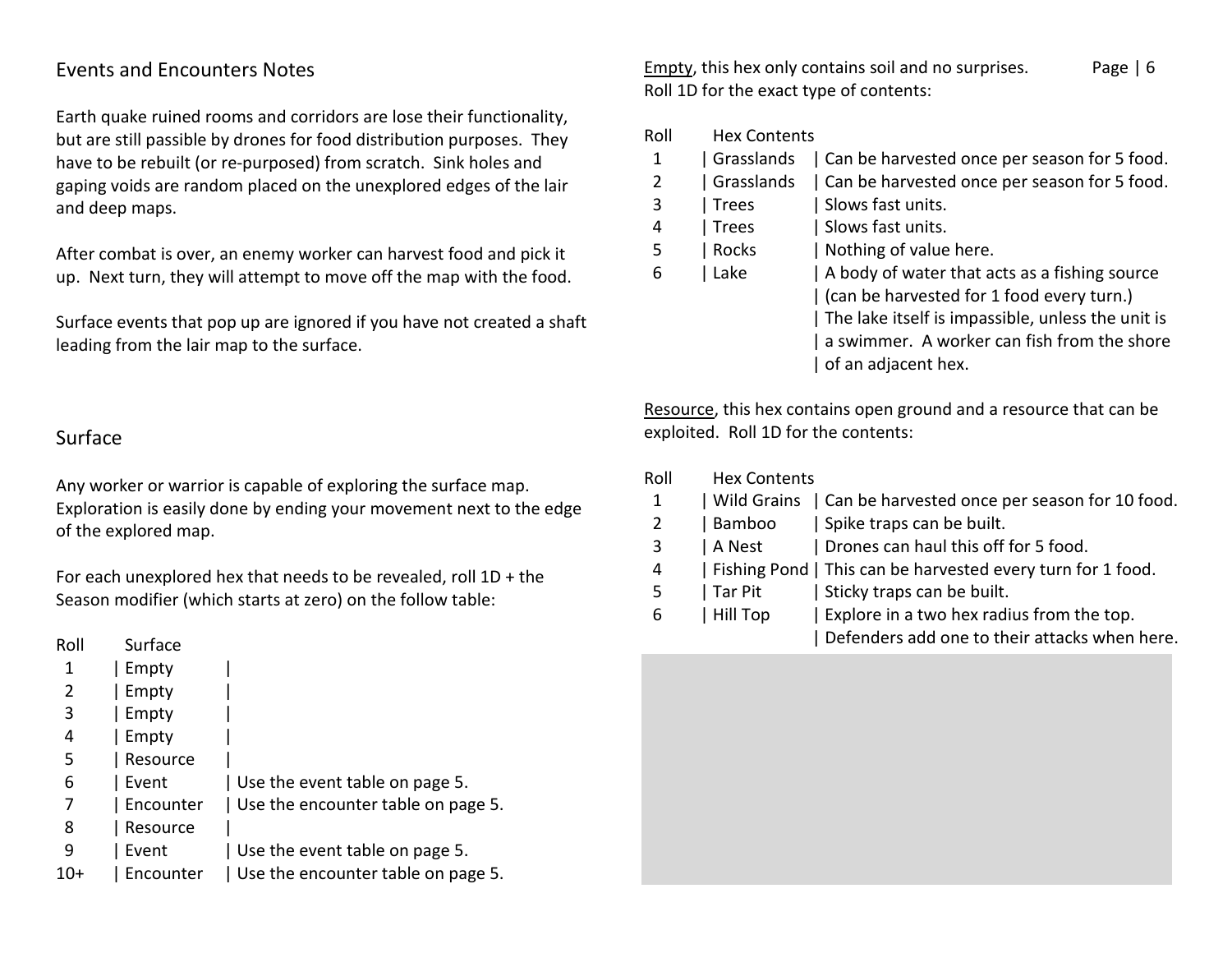#### Combat

Combat happens when two or more hostile units are in the same hex either on the surface or underground maps. All battles happen at the same time. Warriors declare which units they're attacking first. Then, everyone that can attack rolls a die and adds any modifiers they may have. Workers do not have an attack roll, but they can roll 1D -1 in order to defend themselves. They'll eventually fall to a hostile warrior. But, if they can delay their death, it's possible that help will arrive in time. Two hostile workers in the same hex will not attack each other.

#### Combat Matrix

 Unit rolls equal to or higher, target takes damage.Unit rolls lower, no damage is done to the target

Example, a death beetle (Attack +2, Toughness +1), a Basic, and a Worker are in the same hex. The death beetle's mission is to kill a worker. Round one, the beetle declares that it is going to attack the worker, the worker declares that is defending, and the Basic says it is going to attack the beetle. The beetle rolls a 1 (+2 for a total of 3), the Basic rolls a 4. And the Worker rolls a 4 (-1 for a total of 3.) The beetle inflicts one damage and kills the Worker. The Basic wounds the beetle reducing its toughness to one. Round two, with the worker dead, the beetle could try to retreat off the map, but it is still in combat with the Basic. They both declare that they're attacking each other. The beetle rolls a 4 ( $+2 = 6$ ) and the Basic rolls a six. They manage to kill each other. If a worker comes along and harvests the bodies next turn, it would generate 3 food (2 for the beetle and 1 for the Basic.)

While most combat is between two or more units, there are some structures that can attack enemy units that pass through them. For example, a spike trap (+1) would make a single attack if an enemy stops in or passes through the trapped hex.

# Building

## Basic Structures

A hive that consists of just a central lair will not survive for long. A hive needs to generate and store food. It needs egg chambers so that it can create new workers and warriors. Structure construction begins during the building phase and is completed one or more turns later during that turn's building phase. Cost reflects how many turns it takes to complete construction.

#### Cost Structure

| Tunnels let non-workers move through dirt. Connects surface to lair or lair to the deep. Fungal farms produce one food per turn. Egg chambers can house one larva at a time. Each storage room can hold 20 surplus food. 6 | Lair | Multiple lairs allow the Queen to relocate. | Lairs also produce drones, but if you have lost all your lairs, you have lost your Queen. | A lair can also store 20 units of food.

## Advanced Structures

Several different types of traps can be built if the appropriate resource is discovered. Some traps can only be built in specific locations due to available resources.

#### Cost Structure

|                |          | Sticky Trap   Stops enemy for one turn, requires tar.     |
|----------------|----------|-----------------------------------------------------------|
| 2              |          | Spike Trap   Attack +1, requires bamboo.                  |
| 3              |          | Blade Trap   Attack +2, requires crystals.                |
| 4              |          | Flame Trap   Attack +3, only built at a natural gas vent. |
| $\overline{2}$ | Pit Trap | Built over a gaping void, roll 1D to attack,              |
|                |          | on a success, a non-flying unit is destroyed.             |
| 4              | Gas Trap | Gas explodes killing anything in the hex.                 |
|                |          | It takes six turns for the gas to build back up.          |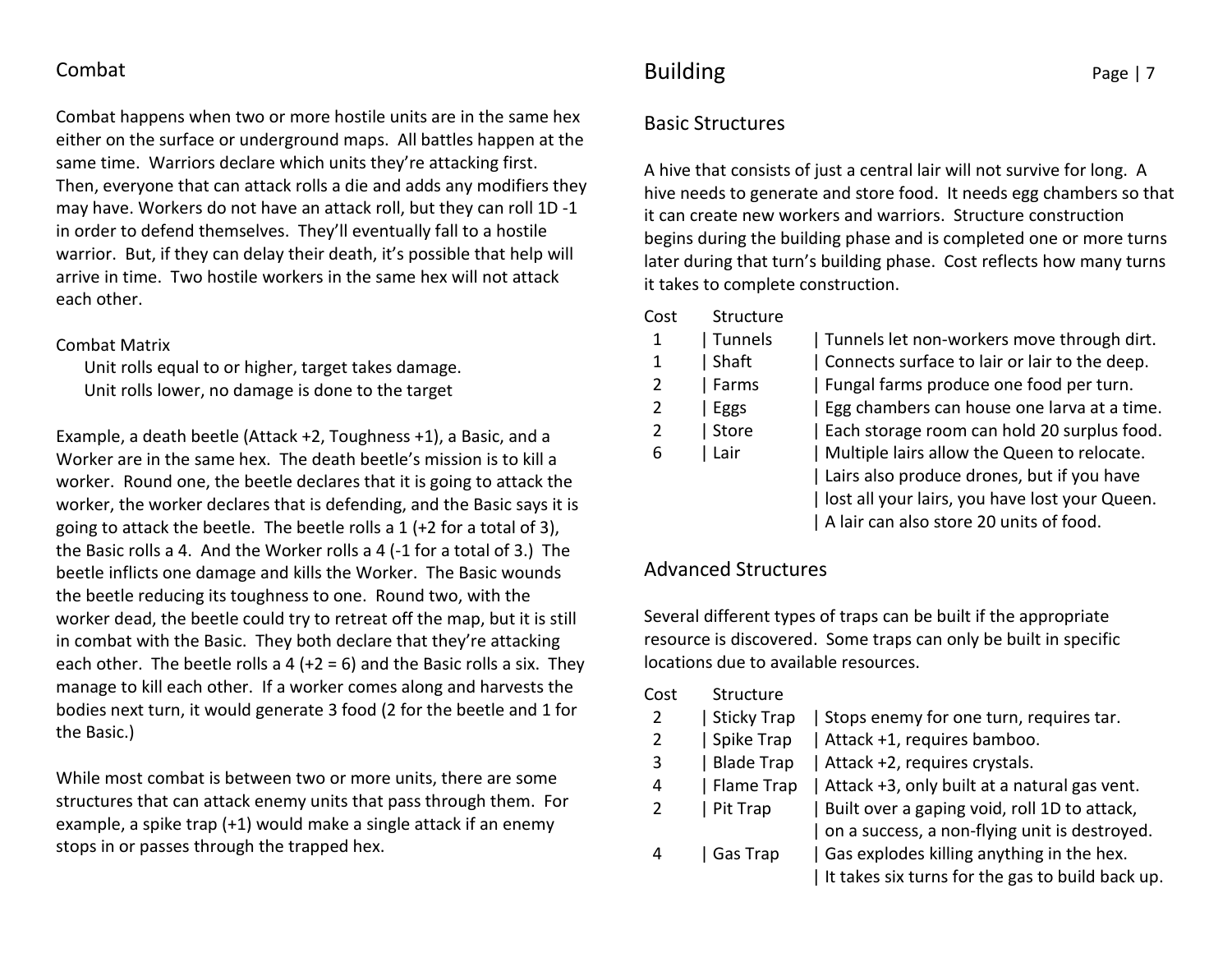# Breeding

## Unit Types

Hives in HymenopTerra have a large number of creatures. Some of the members are tracked individually such as the Queen and warriors while others like drones are just part of the background. Cost represents the amount of food and time it takes to create a unit.

Cost Unit

| rones  | Ant-like creatures the size of a dog, drones<br>Have no offensive or defensive capabilities.<br>They clean the hive and move food around. |
|--------|-------------------------------------------------------------------------------------------------------------------------------------------|
| Worker | Larger-slower units with poor vision and<br>spade/hatchet-like fore limbs for digging and                                                 |
|        | harvesting. Toughness of one, requires food.                                                                                              |
| Basic  | The basic warrior is an enhanced worker with                                                                                              |
|        | better vision, combat reflexes, a toughness of                                                                                            |
|        | one, and a basic 1D attack. They also need                                                                                                |
|        | food each turn in order to survive. Improved                                                                                              |
|        | warriors cost more time and food to create.                                                                                               |
| Queen  | Each hive begins with one of these and the                                                                                                |
|        | game ends if she is killed. Queens are fairly                                                                                             |
|        | immobile (they can only move from one lair                                                                                                |
|        | to another), have a toughness of three, and a                                                                                             |
|        | basic attack of 1D. They also need food.                                                                                                  |

In order to create a worker or warrior an unused egg chamber is required. While a larva is growing in that chamber, it can't be used for growing other individuals. Larvae are born and reach adulthood during the breeding phase. If they are not feed food while growing, the larva dies and new one will have to be created and the growth clock re-set.

## Designing

While H:TH could be played with just the starting unit types, the queen has the innate ability to splice, re-purpose, and reform DNA. During the breeding phase, the player can create new designs of the basic warrior and start larva to grow them. Adding more features and capabilities does increase the creation cost and the time it takes the larva to grow. Features and abilities from enemy units that are harvested and returned to the hive's store rooms can be used in later turns. For example, on turn 15 the remains of an acid beetle are added to the hive. On the breeding phase of turn 16, acid becomes available as a design option for new larva. Note, similar abilities do not stack, attack +1 and attack +2 does not give attack +3.

| Cost | Features    |                                            |
|------|-------------|--------------------------------------------|
| 1    | Attack +1   | Extra spikes inflict more damage           |
| 2    | Attack +2   | Basic has sword-like fore-limbs            |
| 3    | Attack +3   | Huge smashing claws, requires toughness 4+ |
| 1    | Tough $+1$  | Improved health                            |
| 2    | Tough $+2$  | Improved armor                             |
| 3    | Tough $+3$  | I Improved health and armor                |
| 4    | Tough $+4$  | Gigantism                                  |
| 5    | Tough +5    | Gigantism with extra armor                 |
| 1    | Mobility +1 | Unit can travel two hexes instead of one   |
| 2    | Mobility +2 | Even faster, not compatible with gigantism |

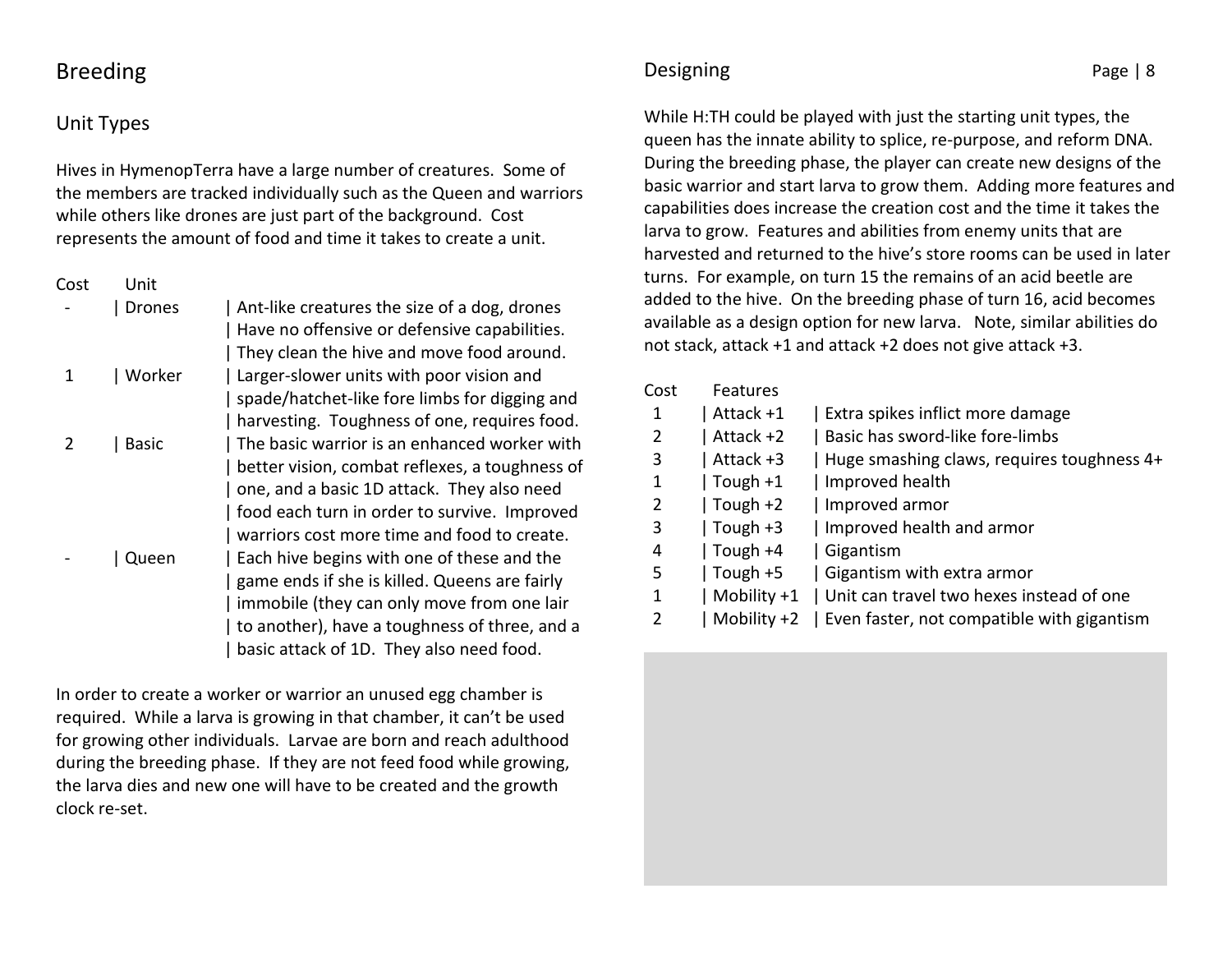| Cost | <b>Advanced Features</b> |                                              |  |
|------|--------------------------|----------------------------------------------|--|
| 2    | Acid                     | Unit inflicts one damage even if it loses    |  |
| 1    | Digger                   | Unit can dig tunnels like a worker, this     |  |
|      |                          | is not compatible with attack +2 or +3       |  |
| 1    | Fire                     | Unit can start fires in grass and grain and  |  |
|      |                          | is immune to fire/explosion damage           |  |
| 3    | Flight                   | Equal to mobility +3, can cross terrain that |  |
|      |                          | slows down other units, can't end its turn   |  |
|      |                          | in a lake (unless a swimmer), limited to     |  |
|      |                          | $\vert$ a maximum of toughness +1            |  |
| 2    | Poison                   | Unit inflicts two damage on a success        |  |
| 1    | Regenerate               | Unit heals one damage per turn without       |  |
|      |                          | needing to spend food to heal. Does not      |  |
|      |                          | heal starvation damage.                      |  |
| 1    | Swimmer                  | Unit does not drown during floods and can    |  |
|      |                          | cross lakes at a speed of one hex per turn   |  |

Example, during the breeding phase of turn 10, the player wants to create an advanced scout. They decide on a basic warrior with tough +1 and mobility +2. That has a total cost of five. So, they allocate a larva to an empty egg chamber and feed it food for five turns. On the breeding phase of turn 15, the new unit is hatched and on turn 16 it can begin moving out on its own.

# Harvesting

# Harvesting vs Farming

Food is the life blood of the hive. There are two distinct ways that food can be acquired. Farming and the collection of food is done by the drones. Eggs lying on the ground or mushrooms in a cave are things that drones can pick up and return to a store room. Harvesting on the other hand is an activity that workers engage in. Harvesting can be a single action like chopping up a dead unit for food or a reoccurring activity like fishing. Workers don't actually carry the food back to the hive. Drones pick up the bundles of grain, the fish, or the bloody chunks of fallen units. Harvested grass and grains take one season (12 turns to regrow.)

The various tables in the game tell you the food value of a resource or farm. But, dead units are calculated differently. Take the food cost to grow the worker or warrior, divide in half and round down. So, a dead worker is worth nothing and harvested basic would be worth one unit of food. And, a 9 point Goliath would be worth 4 food units if it was harvested. Larvae, which are destroyed before finishing their growth, are not worth any food.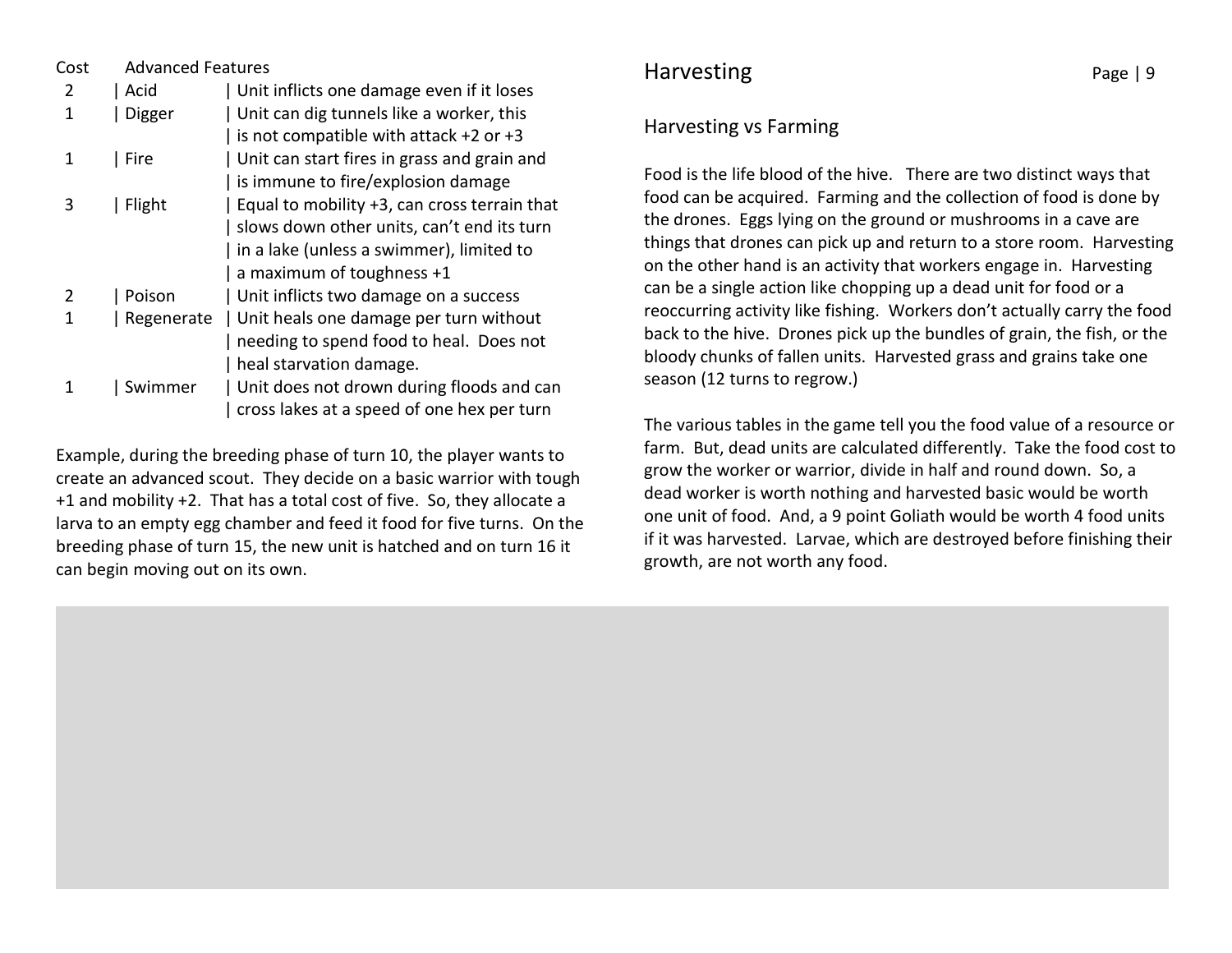# Survive

## Seasons

The game attempts to balance play strength with difficulty through the use of seasons. Every 12 turns, the season value increase by one. The higher value increases the odds of more encounters. The standard game is five seasons or 60 turns.

#### Turns Season modifier

|           | 1-12 $\vert$ +0 $\vert$ only find encounters in the deep map |
|-----------|--------------------------------------------------------------|
| 13-24     | $ +1 $ ind encounters on all maps                            |
| $25 - 36$ | $ +2 $ less empty terrain                                    |
| $37 - 48$ | $ +3 $ encounters on the deep map double                     |
| 49-60     | $ +4 $ frequency of all encounters double                    |
|           | $61-72$   +5   frequency of all encounters increase          |
|           | 73-84   +6   frequency of all encounters increase            |
| 85-96     | $ +7 $ frequency of all encounters increase                  |
|           | 97-108   +8   frequency of all encounters increase           |
| 109+      | $+9$ every hex explored is an encounter                      |

# Scoring

The hive revolves around a food economy, so it factors into your final score as much as the strength of your hive and the size of your population.

Rooms, one point for each room and two points for each resource. Food, score one point for each unit of food in storage. Units, score one for each worker and points equal to the harvest value for each of your warriors.

If the scenario does not have drone discovery, it is possible to hit a stable cycle of colony food production with no threats. During this fast time, you can skip the turn and add up the surplus food (if any.) Up to your maximum storage capability.

## **Scenarios**

The basic game focuses on exploration and hive building at the player's own pace. There are several ways to increase the difficulty and some of these can be combined together.

+ Start with a higher Season value than zero. This will kick off more encounters sooner in the game.

+ Start with a fewer workers. This slows the development of the hive and reduces the availability of resources and hive strength.

+ Drone explorers uncover 1D + Season random hexes per turn in addition to any hexes revealed by workers and warriors. This forces encounters to happen outside of the player's control.

+ Four invaders, place a random unit in each of the four corners of the surface map.

+ US Army Invasion, make the surface encounter rolls with this table.

| Roll | Encounter | Food                                                              |
|------|-----------|-------------------------------------------------------------------|
| 1    | Infantry  | 1   Attack 1D, T1, ranged, kill everything                        |
| 2    | Infantry  | 1   Attack 1D, T1, ranged, kill everything                        |
|      |           | 3   Heavy Infantry   1   Attack 1D+1, T1, ranged, kill everything |
| 4    |           | Flamethrower   1   Attack 1D+2, T1, fire, kill everything         |
| 5    | Gunship   | -   Attack 1D+2, T2, ranged, flight, kill all                     |
| 6    | Tank      | -   Attack 1D+3, T6, ranged, mobility +1, kill                    |
|      |           | everything                                                        |
|      |           |                                                                   |

Tanks and gunships can't enter the hive. Ranged is a special power that enables the unit to perform a single attack into an adjacent hex like there was a trap there.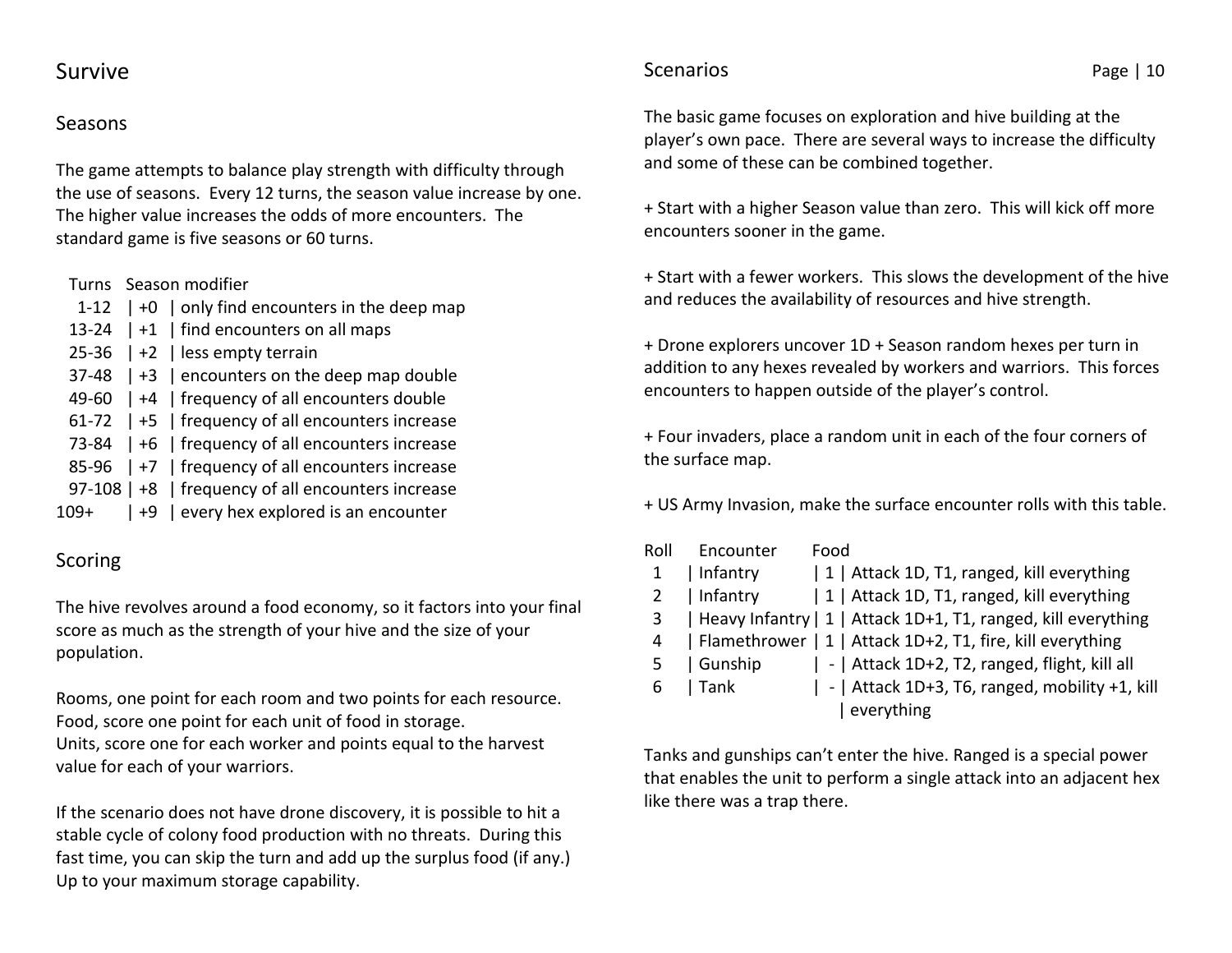# Designer Notes

### Inspiration

What's in a name? Hymenoptera is the family of insects that include wasps, ants, and bees. Terra is another name for our home planet. So, HymenopTerra is my Latin portmanteau for Insect World (well, that does sound better than membrane wing world.)

The three maps used in the game each have their purpose. The surface map offers the most food during harvest, but it can't be built upon except for traps. It also a hazardous place to explore. The lair level of the map is the easiest to dig and build on. The deep level of the map is harder to build in, but offers the riches rewards and dangers in exploring it.

This game is actually a precursor to a different HymenopTerra game that I wanted to make. The city states game would take place a long time after the hive building phase of their society. Perhaps I'll tackle that one next year.

While this game can be played with a few hex maps and some paper to take notes, it would not take much to convert to a full blown board game. Components would include a time track (start, 1-12, seasons), hex tiles, structure tiles, trap tiles, workers, warriors with ID numbers, and resource tokens for food, crystals, tar, bamboo, and dead bodies.

POWER 19 is a series of questions for game designers. Page | 11 I'll post my answers here to shed some light on the design process.

#### 1.) What is your game about?

HymenopTerra is about exploration, resource management, base building, and combat.

#### 2.) What does the character do?

Assuming the role of a hive queen, the queen needs to create a hive, protect herself from enemies, and overcome environmental hazards.

#### 3.) What does the player do?

The player needs to move workers and warriors around the hex map in order to explore and find new resources. They need to expand the hive, build traps, and manage the supply of food along with the growth of their army of creatures.

 4.) How does your setting reinforce what your game is about? The setting reinforces the blank slate that the queen is placed in the nature of an insect burrow and its defense. It also plays into the player's curiosity about what is out there.

### 5.) How does the Character Creation of your game reinforce what your game is about?

The queen as a character is rather bland. The true character of the game is the hive. It is the hive that grows and develops its own look.

#### 6.) What types of behaviors/styles of play does your game reward (and punish if necessary)?

Food is the life blood of the hive, you need it to grow new workers and warriors, to feed your army and the queen. It's also the basis of your score. So, you need to balance the expense of growth with scoring. The second resource is time do your workers explore or build up the hive?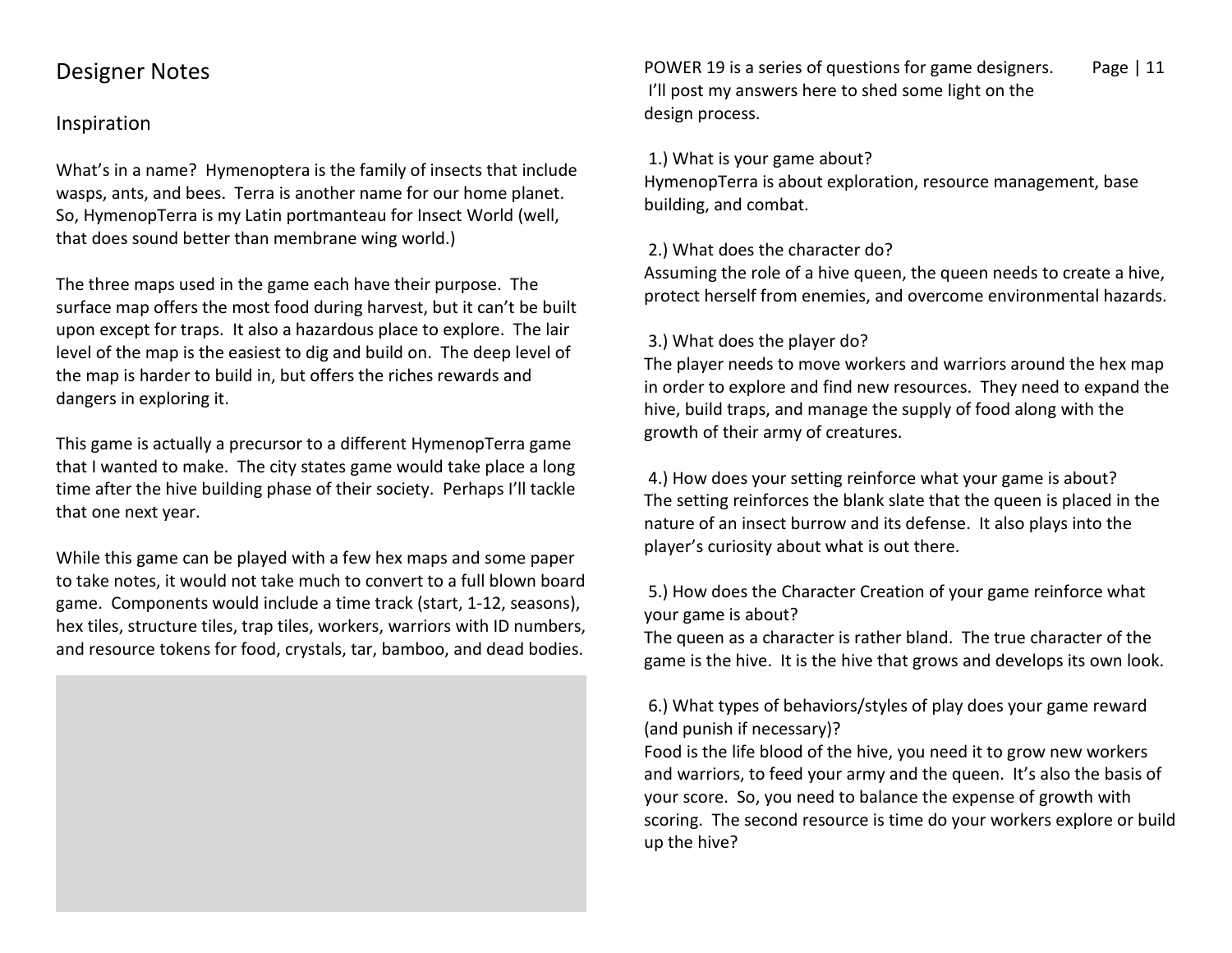7.) How are behaviors and styles of play rewarded or punished in your game?

Exploration carries risk. Your workers can be attacked, events can damage the hive, but you can also gain boosts and resources that make it worth it.

 8.) How are the responsibilities of narration and credibility divided in your game?

Players set the tempo between infrastructure and risk. The random tables control what happens and bring the unpredictability to the story/game play.

 9.) What does your game do to command the players' attention, engagement, and participation? (i.e. What does the game do to make them care?)

Just like a good casino game, it's the random payoff and the risk taking that draws you in. There's also the strategy of building wealth and creating a defense for the hive.

 10.) What are the resolution mechanics of your game like? Everything revolves around one or more six sided dice with possible modifiers. In conflict, higher is always better and on a tie both sides are losers.

 11.) How do the resolution mechanics reinforce what your game is about?

Conflict resolution reinforces risk and uncertainty. Even the most powerful units are not impervious to harm.

 12.) Do characters in your game advance? If so, how? Again, the real character is the hive which grows in strength and deadliness as more defenders and traps are created. Building for long term development and learning from encounters allows for the building of advanced units.

 13.) How does the character advancement (or lack Page | 12 thereof) reinforce what your game is about? They're directly coupled together as the game is the story of the development of the hive.

 14.) What sort of product or effect do you want your game to produce in or for the players?

I want the players to have a sense of accomplishment and joy in the growth of their hive. I want them to feel despair when there is a major disaster and dig into their resolve to fix the damage or deal with an invader.

 15.) What areas of your game receive extra attention and color? Why?

The encounter and events tables are the heart of the game and add details that break up what could be a boring game about counting beans.

 16.) Which part of your game are you most excited about or interested in? Why?

Well, I personally get a kick out of map making and I want to see other people's maps and what artistic and strategic choices they make.

 17.) Where does your game take the players that other games can't, don't, or won't?

There are no humans (unless you could the rabid US Army) and cannibalism (either due to battle or a sudden loss of food) is a given fact of life.

 18.) What are your publishing goals for your game?None, I do this for fun and I hope others will enjoy a free game.

#### 19.) Who is your target audience?

Random gamers might enjoy a solo map making game. There might be an attempt to convert this to a web based game.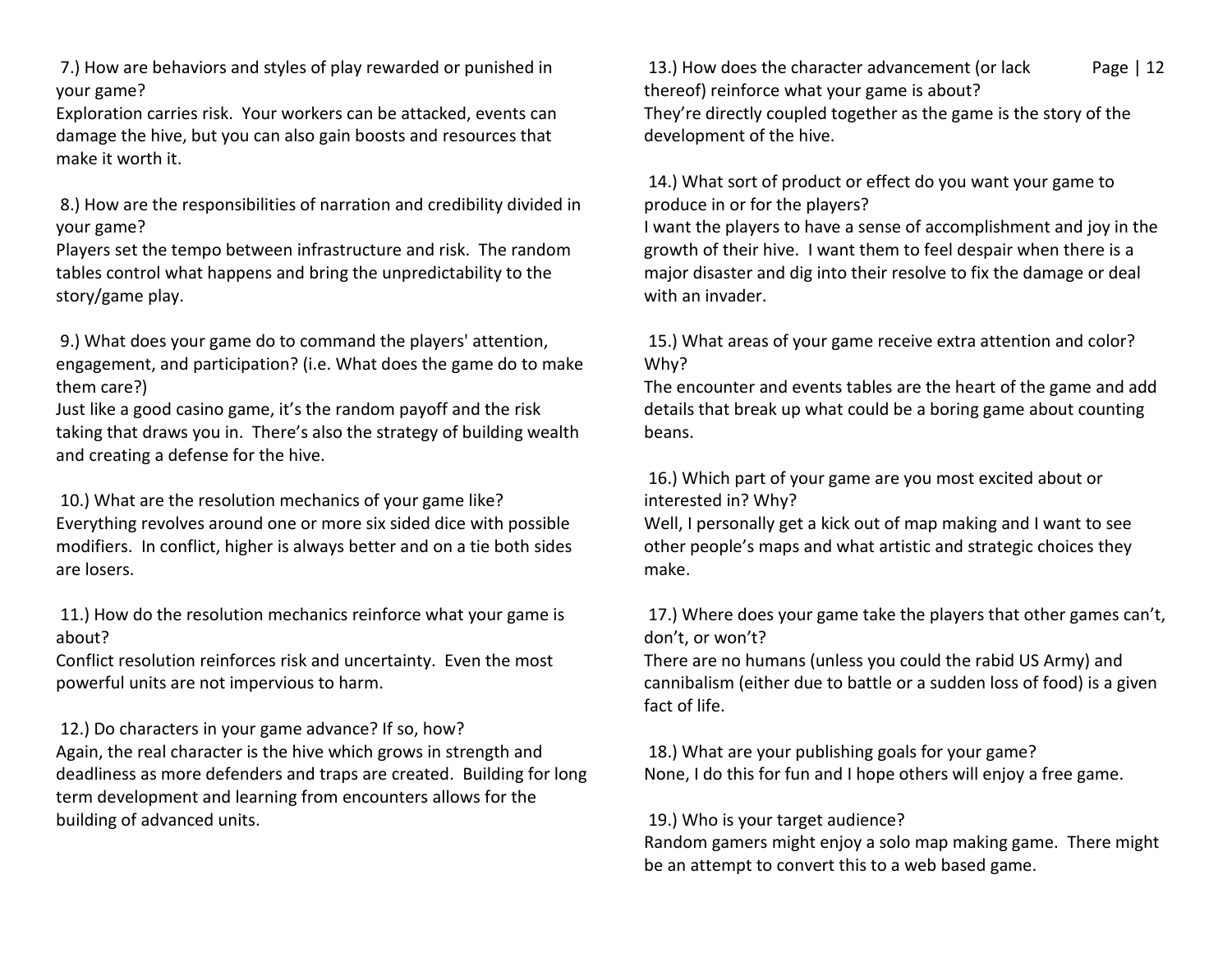## To Do

#### Created by Todd Zircher, Copyright 2013

Art work needed:

- Cover alien insects fighting each other
- Page 1 picture of the queen
- Page 2 size comparison chart from queen to drone/larva.
- Page 6 warriors on a hill
- Page 8 improved basic with blade arms
- Page 9 advanced unit and drones harvesting/farming
- Page 11 Army men vs the hive?
- Page12 Something big and flashy, maybe bugs at war

If you need help with randomly placing a unit, you can use this scatter diagram like a compass. Roll DD and consult the diagram. Hexes in the outer ring are farther away and hexes near the center are close.

$$
\frac{\sqrt{24}}{\sqrt{11}} \times \frac{\sqrt{25}}{\sqrt{35}} \times \frac{\sqrt{54}}{\sqrt{54}} \times \frac{\sqrt{11}}{\sqrt{16}} \times \frac{\sqrt{25}}{\sqrt{36}} \times \frac{\sqrt{55}}{\sqrt{55}} \times \frac{\sqrt{21}}{\sqrt{21}} \times \frac{\sqrt{26}}{\sqrt{56}} \times \frac{\sqrt{21}}{\sqrt{13}} \times \frac{\sqrt{21}}{\sqrt{51}} \times \frac{\sqrt{25}}{\sqrt{56}} \times \frac{\sqrt{22}}{\sqrt{14}} \times \frac{\sqrt{22}}{\sqrt{23}} \times \frac{\sqrt{22}}{\sqrt{41}} \times \frac{\sqrt{61}}{\sqrt{62}} \times \frac{\sqrt{23}}{\sqrt{43}} \times \frac{\sqrt{23}}{\sqrt{53}} \times \frac{\sqrt{23}}{\sqrt{53}} \times \frac{\sqrt{23}}{\sqrt{53}} \times \frac{\sqrt{23}}{\sqrt{53}} \times \frac{\sqrt{23}}{\sqrt{53}} \times \frac{\sqrt{23}}{\sqrt{53}} \times \frac{\sqrt{23}}{\sqrt{53}} \times \frac{\sqrt{23}}{\sqrt{53}} \times \frac{\sqrt{23}}{\sqrt{53}} \times \frac{\sqrt{23}}{\sqrt{53}} \times \frac{\sqrt{23}}{\sqrt{53}} \times \frac{\sqrt{23}}{\sqrt{53}} \times \frac{\sqrt{23}}{\sqrt{53}} \times \frac{\sqrt{23}}{\sqrt{53}} \times \frac{\sqrt{23}}{\sqrt{53}} \times \frac{\sqrt{23}}{\sqrt{53}} \times \frac{\sqrt{23}}{\sqrt{53}} \times \frac{\sqrt{23}}{\sqrt{53}} \times \frac{\sqrt{23}}{\sqrt{53}} \times \frac{\sqrt{23}}{\sqrt{53}} \times \frac{\sqrt{23}}{\sqrt{53}} \times \frac{\sqrt{23}}{\sqrt{53}} \times \frac{\sqrt{23}}{\sqrt{53}} \times \frac{\sqrt{23}}{\sqrt{53}} \times \frac{\sqrt{23}}{\sqrt{53}} \times \frac{\sqrt{23}}{\sqrt{53}} \times \frac{\sqrt{23}}{\sqrt{53}} \times \frac{\sqrt{23}}{\sqrt{53}} \times \frac{\sqrt{23}}{\sqrt{53}} \times \frac{\sqrt{23}}{\sqrt{53}} \times \frac{\sqrt{23}}{\sqrt{53}} \times \frac{\sqrt{23}}
$$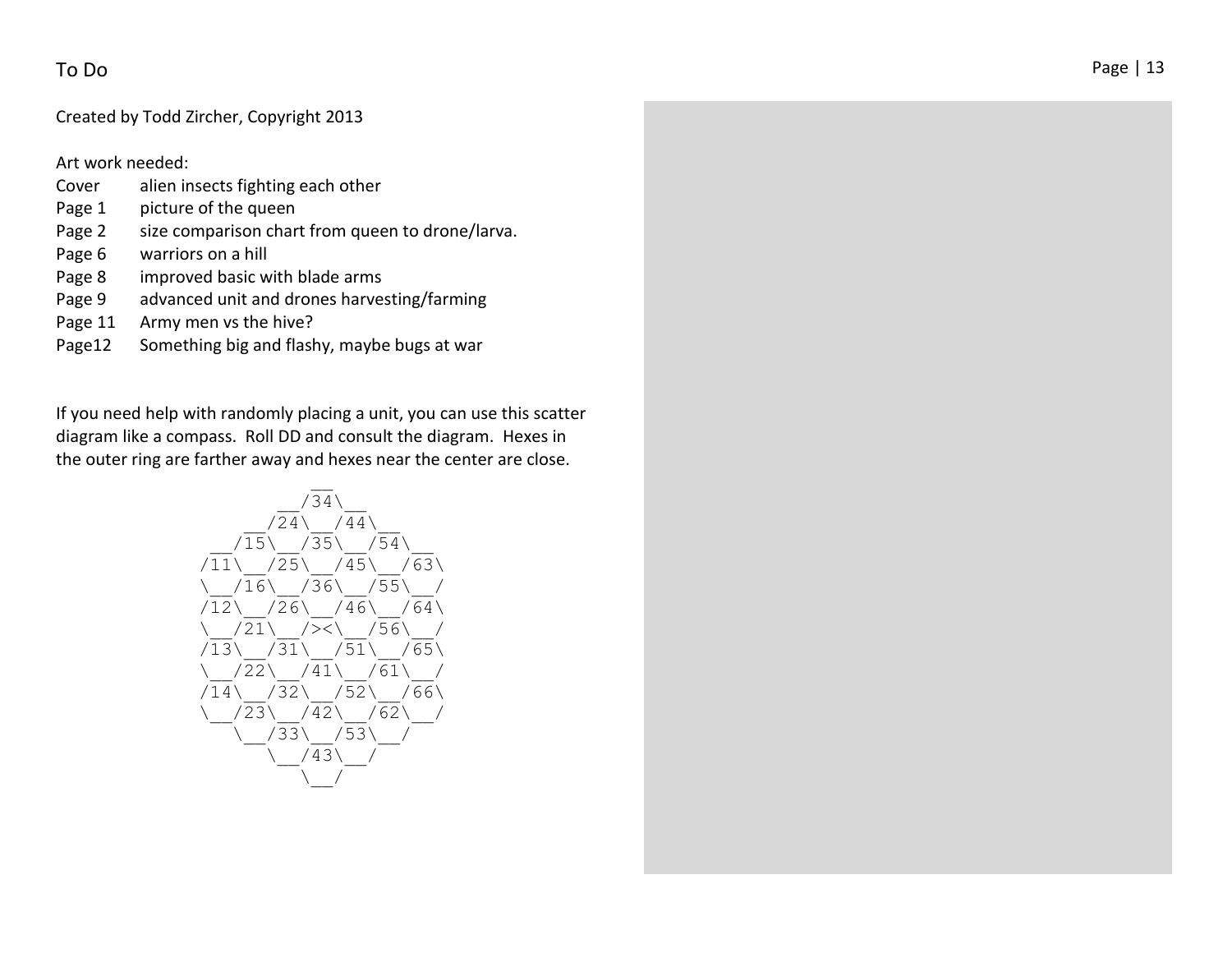Plain old dirt, all types  $\mathcal{U} \subset \mathbb{N}$  of structures can be built  $\bigvee$  on the lair/deep maps.

 Sand, too unstable for  $\sqrt{r}$  . The  $\sqrt{r}$  rooms, will support shafts  $\overline{\phantom{a}}$  and corridors.

 Clay, harder to dig, it  $\sqrt{2}$   $\sqrt{2}$  slows the time it takes to build anything here.

> A large rock (or several packed together), they block any digging.

 Jets of natural gas can be converted to a flame trap  $\bigcup_{k} \{ \setminus \{k\} \mid k \in \mathbb{N} \}$  (skull indicates a trap.)

 A pure source of calm  $\sqrt{r}$   $\rightarrow$  N water that can heal the wounded.

> A tasty grub that can be harvested. Color it I in when it is used.

 A shaft leading up to the  $\setminus$  | | / next level or the surface.

 A shaft or sink hole  $\sqrt{|\cdot|}$  leading down to the deep.

 A colony of fast growing  $\left\{\begin{array}{l} \forall \varphi \ \varphi \ \varphi \end{array}\right\}$  mushrooms that can farmed  $\setminus \varphi$ 

> An egg chamber, designed I for growing new workers  $\sqrt{a}$  and warriors.

 A storage room for up to 20 surplus food. Your generic tunnel,  $\left\{\begin{array}{c} \begin{array}{c} \end{array} \right\}$  \ easily constructed and a good place to put traps. A gaping void, no building here, but you can place a trap on the level above. Drops of tar indicate a sticky trap. Crystal shards form the /  $\sqrt[3]{\ }$  \ raw materials for making blade traps. A tasty giant egg that can be harvested. It makes  $\setminus$  / building rooms easier. The tar pit is not a trap, but it allows for the making of sticky traps. The gas pocket can be  $I\{\mathcal{N}\}\cup\mathcal{N}$  turned into a deadly bomb (skull indicates a trap.) Grass that can be harvested up and for a little food ND. A stand of trees that slows down movement.

**A \** Rocky soil that is only  $\mathcal{F}_{\mathbf{a}}^*$  fit for weeds.

 Stands of grain that can **be harvested for food by**  $\frac{1}{10}$  a worker.  $\frac{1}{\|x\|}$  Sturdy bamboo that can be<br>  $\frac{1}{\|x\|}$  crafted into spike traps. A nest that drones can quickly over-run and take **back to the hive as good.**  A small fishing pond that a worker can stay at and harvest one food per turn. An impassible lake that **Communist Can be harvested from an** adjacent hex by a worker. A defensible hill top. A spike trap, requires **bamboo before it can be**  built. A more deadly blade trap,

> A flame trap can only be built over a source of natural gas.

it requires a source of

crystals.

 An explosive gas trap can only be built in a gas pocket.

 A covered pit trap (which must have a gaping void under it on the deep map.)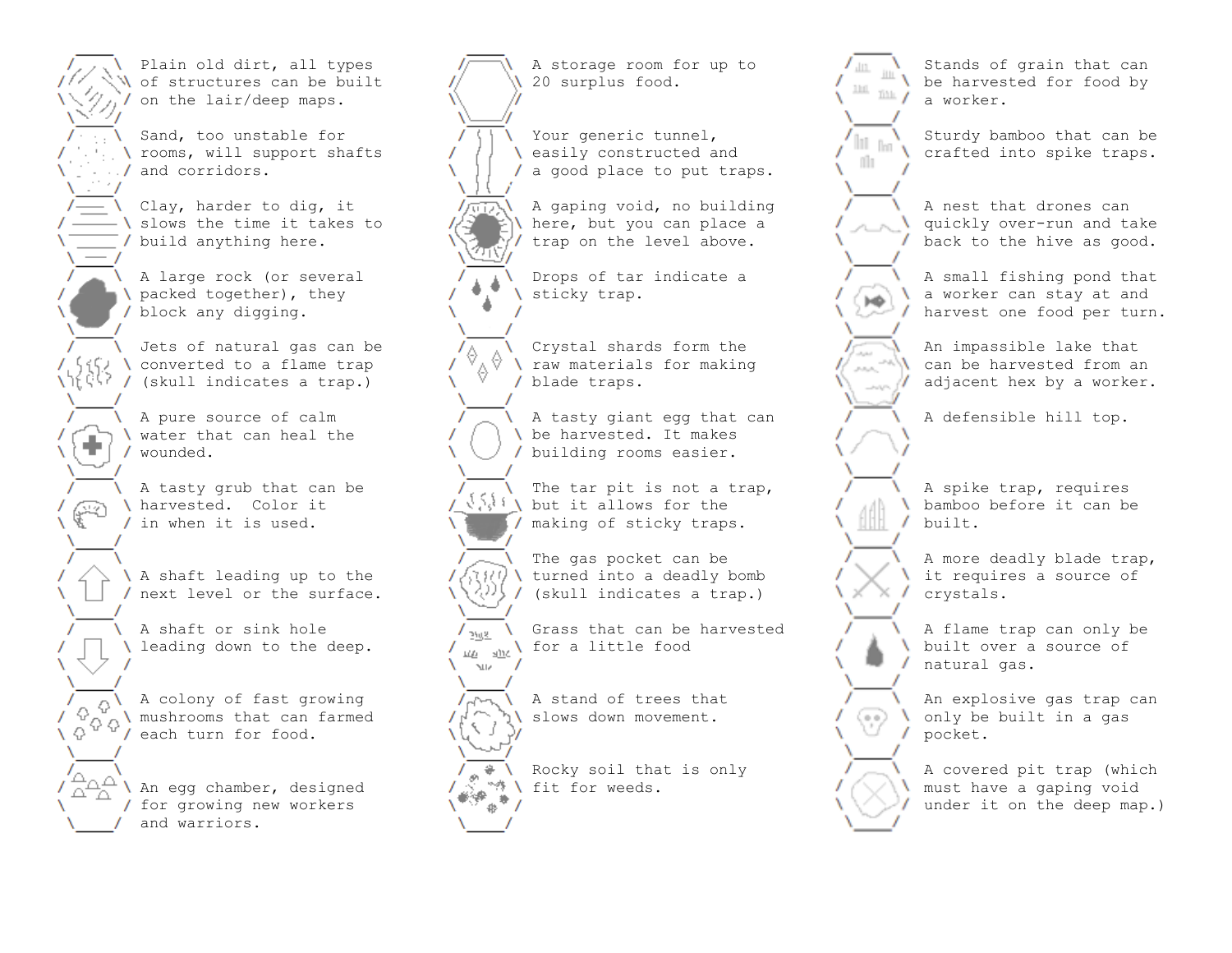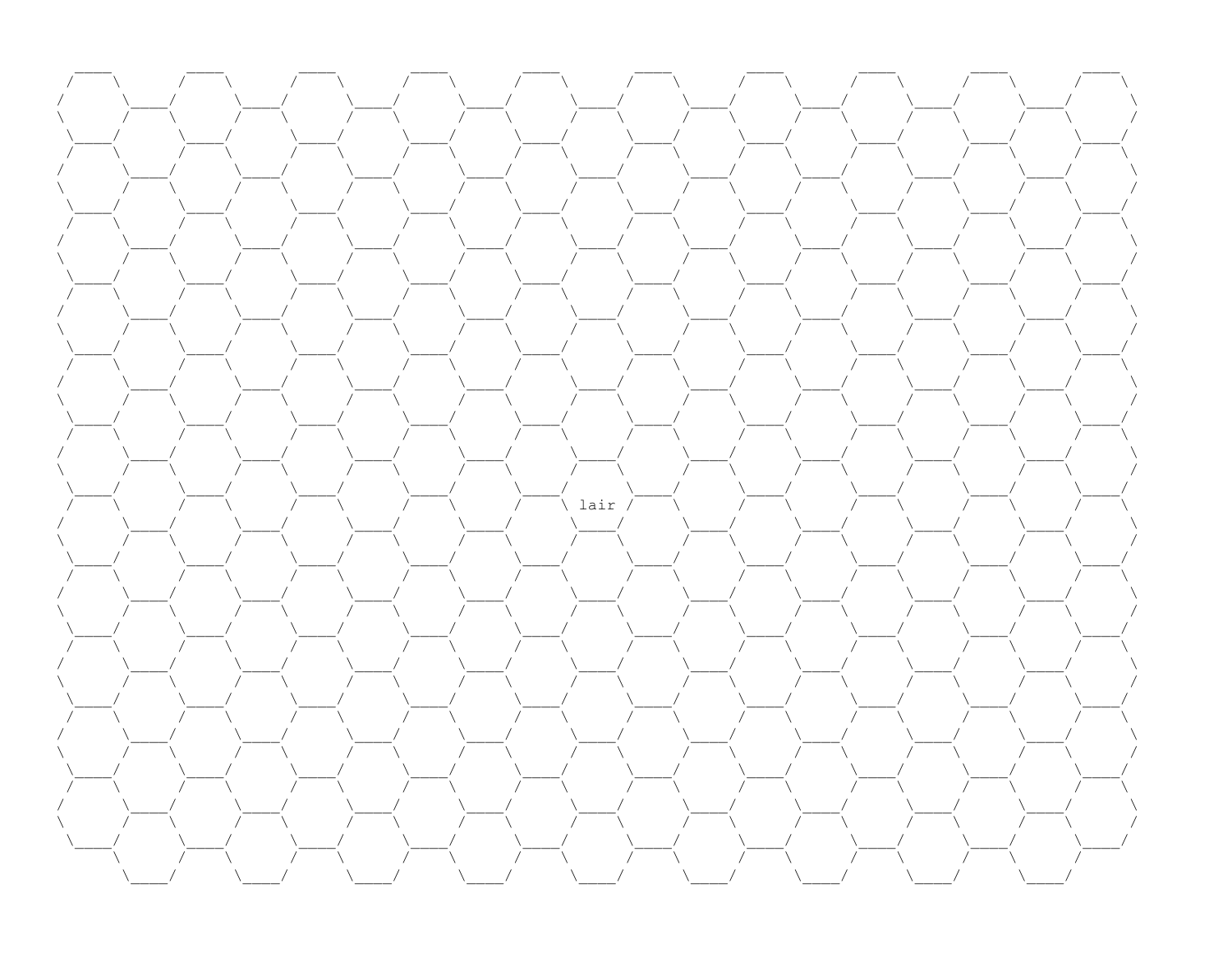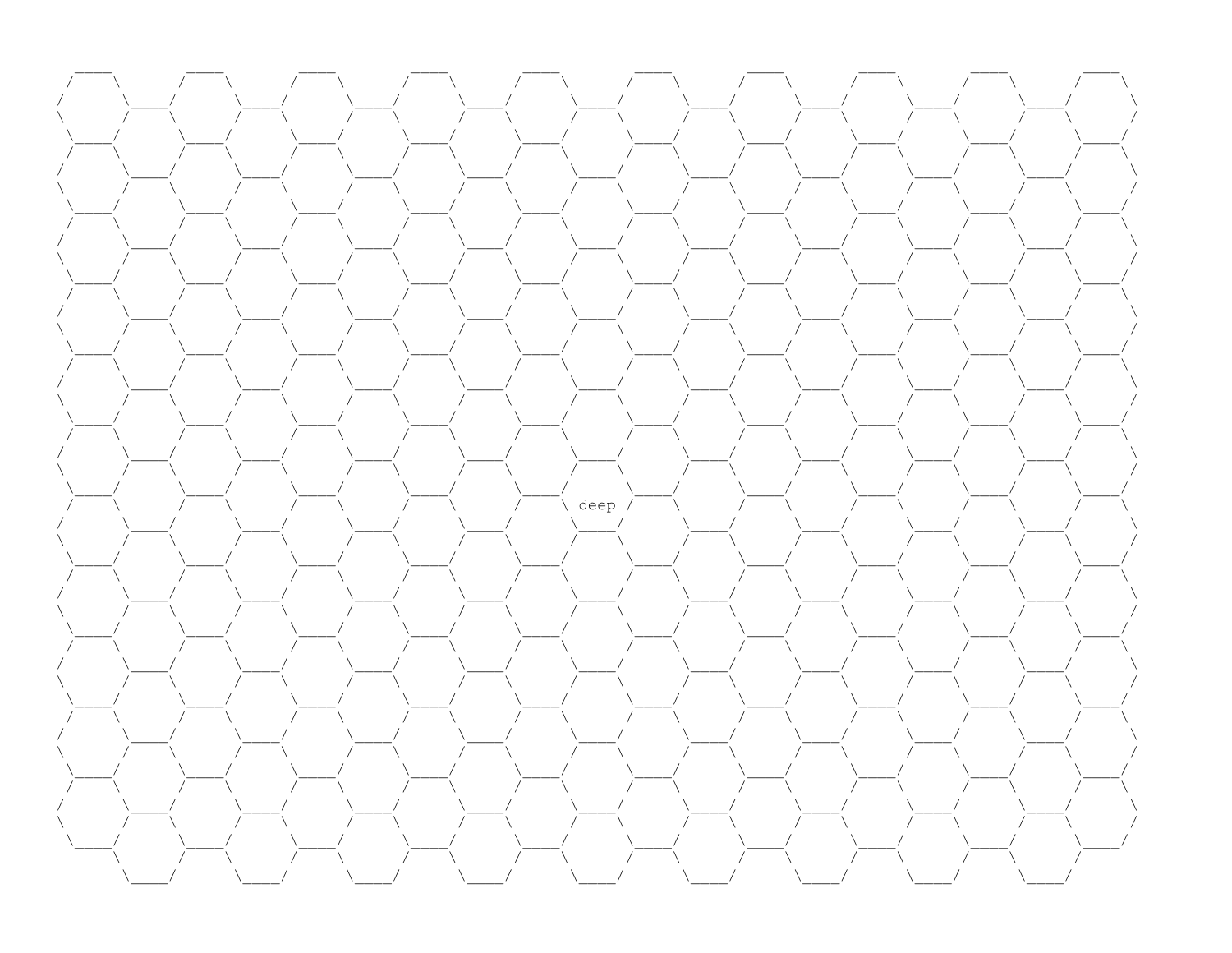